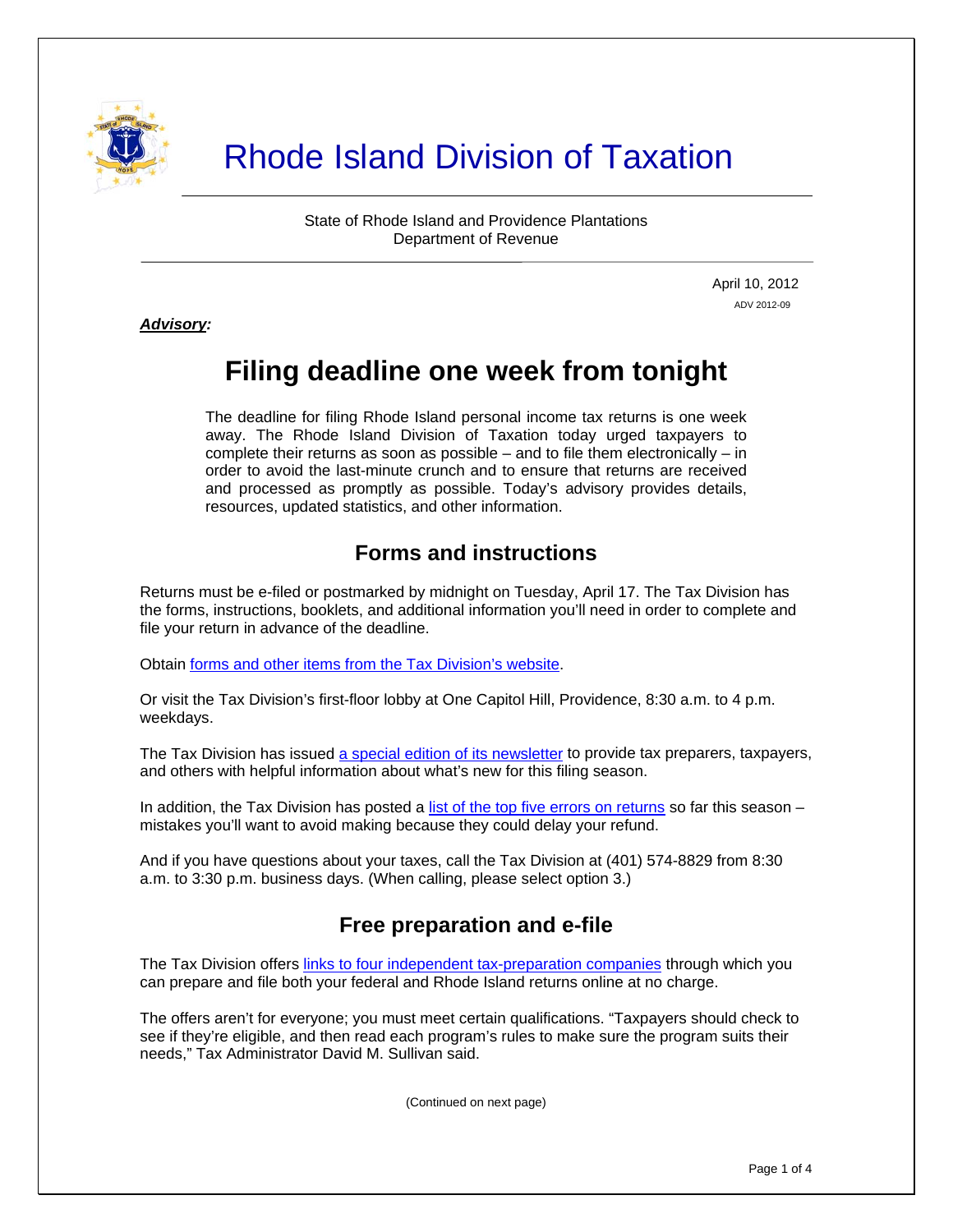In addition, the offers are mainly for do-it-yourself taxpayers; they typically do not offer guidance, tax planning, or other services usually available through professionals. To take advantage of the offers, you must go through [the links on the Tax Division's website](http://www.tax.ri.gov/misc/efile.php) – where you'll also find details about each offer. The companies behind the offers are part of the Free File Alliance, a consortium of tax software providers that make versions of their free-file products available [through the](http://www.irs.gov/newsroom/article/0,,id=252506,00.html)  [Internal Revenue Service](http://www.irs.gov/newsroom/article/0,,id=252506,00.html).

## **Pay electronically**

If you have a balance due on your Rhode Island personal income tax return this season, and you are e-filing, you can pay what you owe electronically, online. If you e-file through a preparer, chances are that your preparer's software offers the direct debit option of making payment. If you use your own tax-preparation software, it probably offers the option, too.

So far this season, about 6,000 taxpayers have paid – or have arranged to pay – \$2.8 million in Rhode Island personal income tax through the direct debit feature on their software or their preparer's software, Tax Division figures show.

(If you prefer to pay by credit card, [click here](http://www.tax.ri.gov/misc/creditcard.php) for more details.)

#### **E-file your return**

Most people who have filed their Rhode Island returns so far this season have filed them electronically, online, a process known as e-filing. "E-filing is faster, more accurate, and provides refunds more quickly," said Peter McVay, associate director of revenue services.

For the filing season to date, 85.74 percent of all returns have been e-filed, up from about 81.77 percent at the same point last year, according to the latest Tax Division figures.

|                     | Filing season 2011 | Filing season 2012 | <b>Difference</b> |
|---------------------|--------------------|--------------------|-------------------|
| E-filed returns     | 313,542            | 335,469            | 6.99%             |
| Paper returns       | 50,068             | 38,708             | $-22.69%$         |
| 2-D barcode returns | 19,819             | 17,099             | $-13.72%$         |
| Total returns:      | 383,429            | 391,276            | 2.05%             |

Cumulative figures for tax year 2010 returns filed through April 6, 2011, tax year 2011 returns through April 4, 2012.

### **Avoid penalties**

Failure to file your Rhode Island personal income tax return as required will trigger the failure-tofile penalty – which applies at the rate of 5 percent per month, to a maximum of 25 percent of the amount due.

So at the very least, you should file a proper return. If you can't file your Rhode Island personal income tax return by the April 17 deadline, you can still avoid the failure-to-file penalty by filing a proper extension.

(Continued on next page)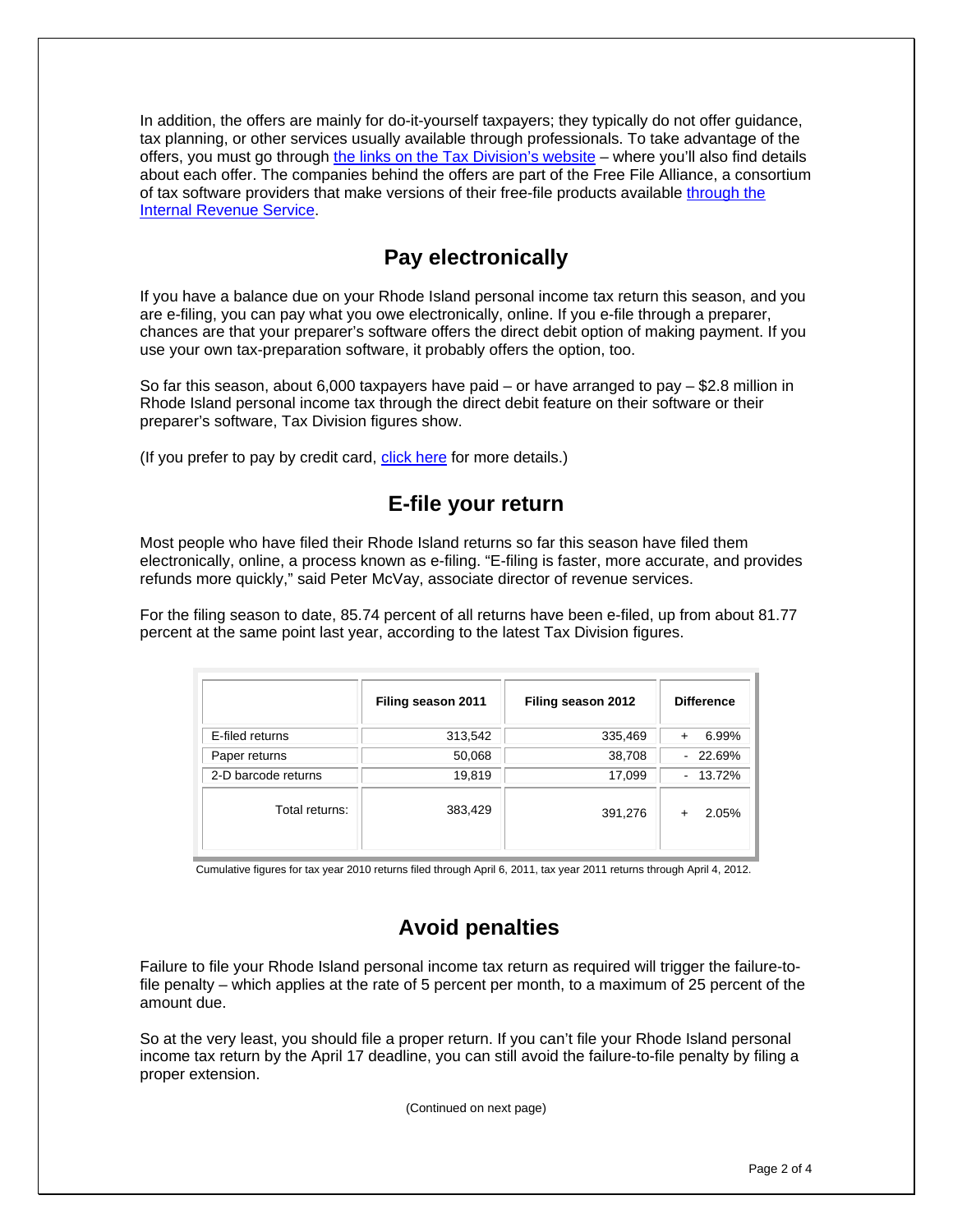You may use Form RI-4868, "Rhode Island Application for Automatic Extension of Time to File a [Rhode Island Individual Income Tax Return,"](http://www.tax.ri.gov/forms/2011/Income/2011%20RI-4868.pdf) available on the Tax Division website. It is good for both resident and nonresident returns. It will push your filing deadline out to October 15, 2012.

Remember, though, that it is an extension of the deadline for filing, McVay said. "You still must pay what you owe by April 17, or face penalty and interest charges," he said. The failure-to-pay penalty is levied at the rate of 0.5 percent (one-half of 1 percent) per month, to a maximum of 25 percent of the amount due.

In addition, the Tax Division charges interest on unpaid balances at the rate of 1.5 percent per month; the maximum is 18 percent per annum.

Note that if you are not required to make a payment by April 17 – because your calculations show that you paid in a sufficient amount last year, for example – you need not file the Rhode Island extension form; you'll qualify for the six-month extension automatically. (When you do file, attach to your return a copy of your federal or Rhode Island's Form RI-4868.)

If you must file Form RI-4868, follow the instructions carefully and use the form to make a proper estimate. If you fail to make a proper estimate, your extension request won't be considered valid. Also please note that the deadline for filing your Rhode Island extension is April 17.

If you can't pay what you owe by the April 17 deadline, file anyway to avoid the failure-to-file penalty. You can then enter into an agreement to pay what you owe over time, in installments. To learn more about such payment plans, call the Tax Division's Compliance & Collections section, at (401) 574-8941. (Have a copy of your return handy when you call.)

*Bottom line: File your return and pay what you owe by the April 17 deadline. If you can't file a return, you should at least file for an extension by midnight on April 17. If you can't pay what you owe by April 17, contact the Tax Division's Compliance & Collections section to enter into an installment agreement.* 

#### **Refund statistics**

The number or refunds issued by the Tax Division so far this year is up 5.7 percent compared with the same point last year. In addition, the overall dollar amount of refunds issued by the Tax Division is up 14.5 percent so far. The average refund is \$514, up 8.4 percent from the same point last year.

|                       | Filing season 2011 | Filing season 2012 | <b>Difference</b> |
|-----------------------|--------------------|--------------------|-------------------|
| Number of refunds     | 298,259            | 315,194            | $+ 5.7\%$         |
| Total amount refunded | 141,482,810        | \$161,946,199      | $+14.5%$          |
| Average refund        | \$474              | \$514              | $+ 8.4%$          |

Cumulative figures for tax year 2010 through April 8, 2011, and for tax year 2011 through April 6, 2012. Figures for each filing season do not include prior-year returns and are before interest and offset.

To find out the status of your refund, use the ["Where's My Refund"](https://www.ri.gov/cgi-bin/taxation/refund/status.cgi) tool on the Tax Division's website. The tool is updated once a week, usually by Saturday, with fresh figures.

Or call the Tax Division's main number, at (401) 574-8829, and press option 3.

(Continued on next page)